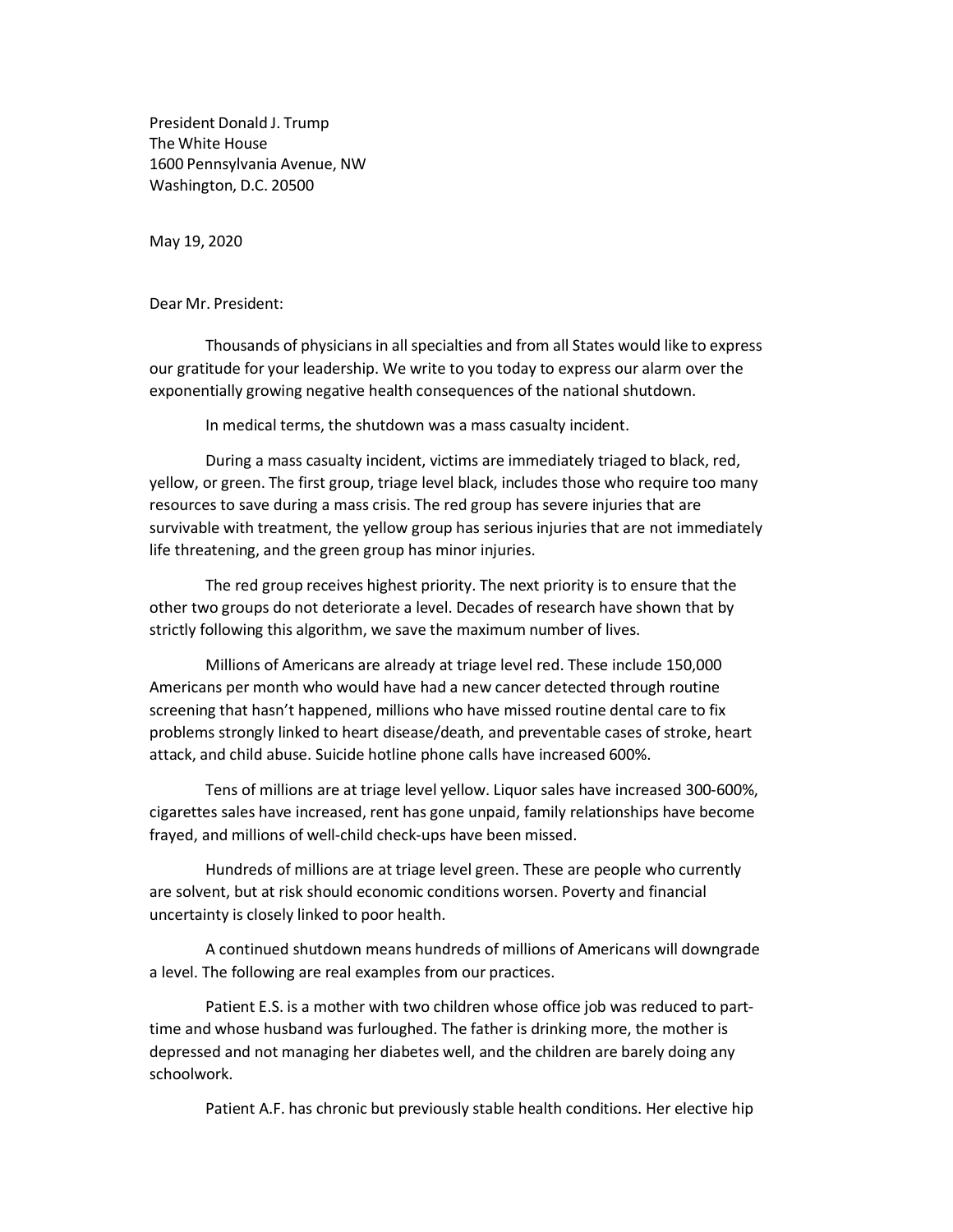replacement was delayed, which caused her to become nearly sedentary, resulting in a pulmonary embolism in April.

Patient R.T. is an elderly nursing home patient, who had a small stroke in early March but was expected to make a nearly complete recovery. Since the shutdown, he has had no physical or speech therapy, and no visitors. He has lost weight, and is deteriorating rather than making progress.

Patient S.O. is a college freshman who cannot return to normal life, school, and friendships. He risks depression, alcohol abuse, drug abuse, trauma, and future financial uncertainty.

We are alarmed at what appears to be the lack of consideration for the future health of our patients. The downstream health effects of deteriorating a level are being massively under-estimated and under-reported. This is an order of magnitude error.

It is impossible to overstate the short, medium, and long-term harm to people's health with a continued shutdown. Losing a job is one of life's most stressful events, and the effect on a person's health is not lessened because it also has happened to 30 million other people. Keeping schools and universities closed is incalculably detrimental for children, teenagers, and young adults for decades to come.

The millions of casualties of a continued shutdown will be hiding in plain sight, but they will be called alcoholism, homelessness, suicide, heart attack, stroke, or kidney failure. In youths it will be called financial instability, unemployment, despair, drug addiction, unplanned pregnancies, poverty, and abuse.

Because the harm is diffuse, there are those who hold that it does not exist. We, the undersigned, know otherwise.

Please let us know if we may be of assistance.

Respectfully,

Simone Gold, M.D., J.D.

Simone Gold, M.D., J.D. & >500 physicians (attached)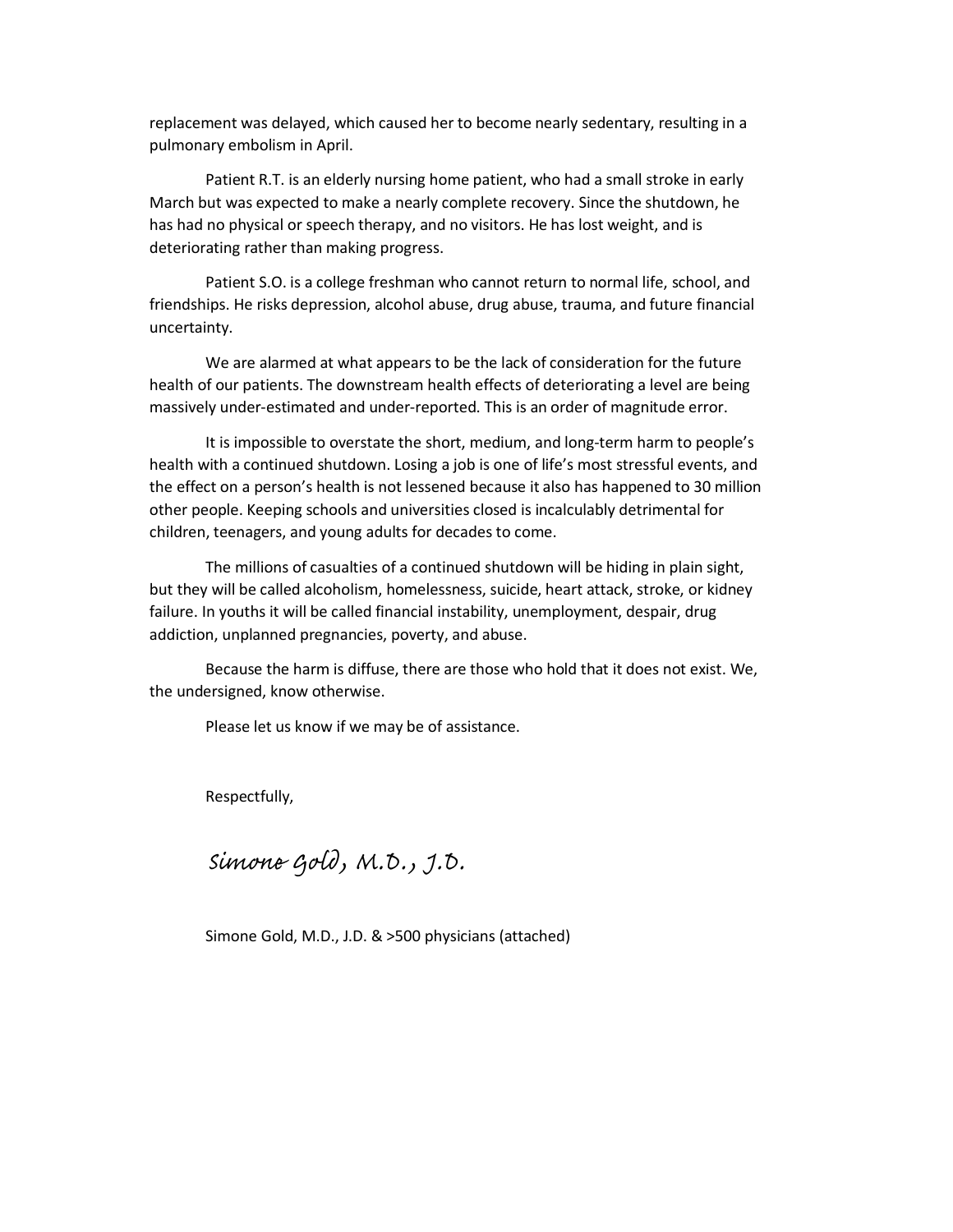Steven Abelowitz, M.D. Marc E. Adams, M.D. Jon Ahrendsen, M.D. Camille A. Alden, Ph.D. Rory Allen, D.O. David W. Allison, M.D. Richard Amerling, M.D. Neel Anand, M.D. Catherine Anderson, D.O., M.B.A. Maria-Lucia Anghel, M.D., M.B.A. Elena Antonelli, M.D. Shahzaib Anwar, M.D. Mario R. Anzaldua, M.D. Robert A. Appel, M.D. Deanna Armstrong, M.D. Patrick James Baggot, M.D. Martin H Bailey, M.D. Scott Barbour, M.D. Ronald M. Barke, M.D., F.A.B.O. Morton W. Barke, M.D., F.O.C.O.G. Jeffrey I. Barke, M.D., N.B.P.A.S. Jeffrey Barke, M.D., N.B.P.A.S. Kurt Barrett, D.O. Bart Barrett, M.D., F.A.B.F.M. James P. Bartels, M.D. Barry L Beaty, D.O. David Behar, M.D. David Bennett, D.O. Linda L. Berkley, M.D. Lawrence W. Biel, M.D., F.A.B.I.M., A.B.I.H.M. Antonio E. Bifero, D.C., M.B.A., D.A.A.I.M. Robyn Bilinski, M.D., M.P.H. Marsha Y. Blakeslee, D.O. Andrew Blankenau, M.D.

David Bloom, M.D., N.B.P.A.S Kenneth J. Bochenek, M.D., D.A.B.A. William F. Bodenheimer III, M.D. Valerie Bonnett, M.D. Robert C. Bransfield, M.D., DLFAPA Keith Brookenthal, M.D. Stewart Brooks, M.D. Dale R. Broome, M.D. James Broomfield, M.D. Emile Broussard, M.D. Annie Bukacek, M.D. Juliet D. Burry, M.D. Andrew Lennon Buscemi, D.O. Kerrey B. Buser, M.D., F.A.C.S. Paul A. Byrne, M.D. Kelly A. C. Busby, D.O., B.C.O.F.P. Steven A. Campau, M.D. Garlon L. Campbell, Jr., M.D. Douglas J. Campbell, M.D. Sean T. Canale, M.D. Paul Canale, M.D. Enrique J. Canton, M.D., F.A.A.P. David Caponigro, D.D.S. Renee Caputo, M.D. Gabriel Carabulea, M.D. Joyce Carnes, M.D. Wesley Allen Carr Jr., M.D., M.S. John T. Casto, M.D. Roland Chalifoux, Jr. D.O. Kenneth S. Cheng, D.O., N.B.P.A.S Brian Chesnie, M.D., F.A.C.B.M. Janis Chester, M.D. James N. Childs, M.D.

## R. Lee Chilton III M.D., F.A.C.E.P., F.A.A.E.M.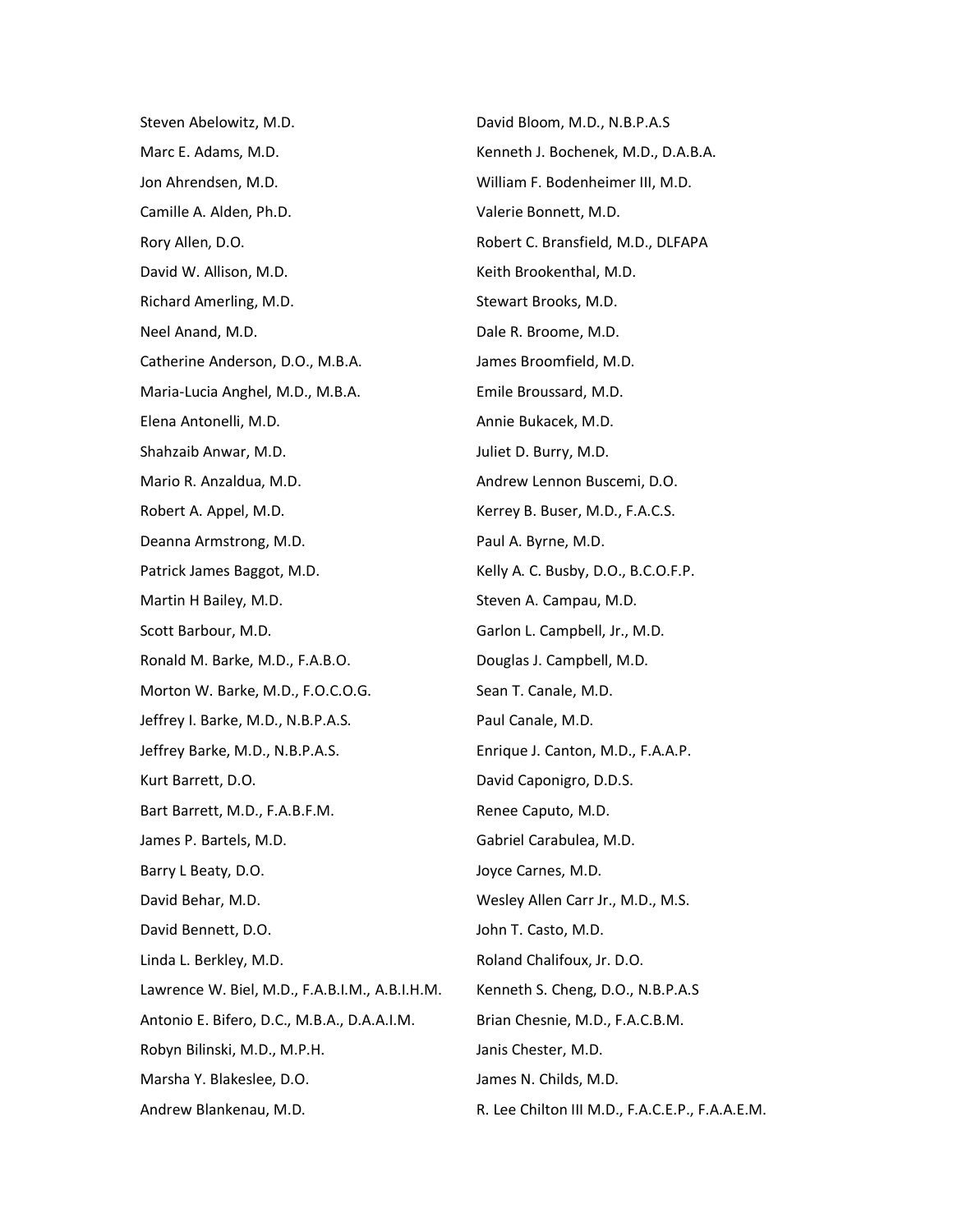Paul Church, M.D. Robert Cihak, M.D. David Bruce Clark, M.D. Teryn Clarke, M.D. C. Drew Claudel, M.D., F.A.A.D., F.A.C.M.S. Lynwood Paul Cleaveland, M.D. Mary P. Coday, M.D. Ronald S. Cohen, D.P.M. William R. Cohen, M.D. Stefanie Colavito, M.D. Edward J. Coleman, M.D. Kevin Considine, D.O. Paul Corona, M.D. Sydney Crackower, M.D. Michelle Cretella, M.D. Steven M. Croft, M.D., F.A.A.N. Scott K. Cunningham, M.D. Lawrence Czer, M.D., F.A.C.C., F.A.C.C.P. Scott Glickman, D.O., F.A.C.O.S. Anthony M. D'Agostino, M.D., F.A.C.P. Andrew Dale, M.D. Dusan Damjanovic, M.D. James Dancho, D.P.M., F.A.C.F.A.S, F.A.C.P.M. Dennis Daniels, M.D. Boris Darovsky, M.D. Stephen M Davidson, D.O. Matt Davis, M.D. Marianne Dawn, M.D. Richard B. Dawson, M.D. Michael De Luca, M.D. Robert Dean, M.D., Ph.D. James K. DelloRusso, M.D. Anthony F. Dempsey, M.D. Thomas Denley, M.D., F.A.B.I.M.

Laurel DeStefano, M.D. Vishva Dev, M.D., D.M., F.A.C.C. Joseph N. DiBello Jr., M.D., F.A.C.S. Robert DiDonato, M.D. William A. Diedrich, M.D., F.C.A.P. Jihn R. Diggs, Jr., M.D. Jeffrey Hall Dobken, M.D., M.P.H. Jane Doe, M.D. William Domb, D.M.D. Larry L. Doss, M.D. Tom Douglas, M.D. Edward Frank Drass, M.D. Glenn W. Drumheller, D.O. Thomas Dumler, M.D. Edward Dupay Jr., D.O. Robert W. DuPriest, Jr., M.D., F.A.C.S. Eric Eck, D.O. Alieta Eck, M.D. Ryan Eggers, M.D., M.A. Michael Eilbert, M.D. E. John Eldridge, M.D. Robert Ellsworth, N.M.D. Edward Elmer, M.D. George B. Elvove, M.D. Kim Erdmann, M.D. Brian Erdmann, M.D. Diego Fallon, M.D. John Fan, M.D. Daniel Farb, M.D. Harold G. Fdelter, Jr M.D. Ronald E. Feldman, M.D. Robert Feldtman, M.D. Jeffrey E. Fernley, D.O., M.S.

## Fraces Dee Filgas, M.D., D.A.A.P.M.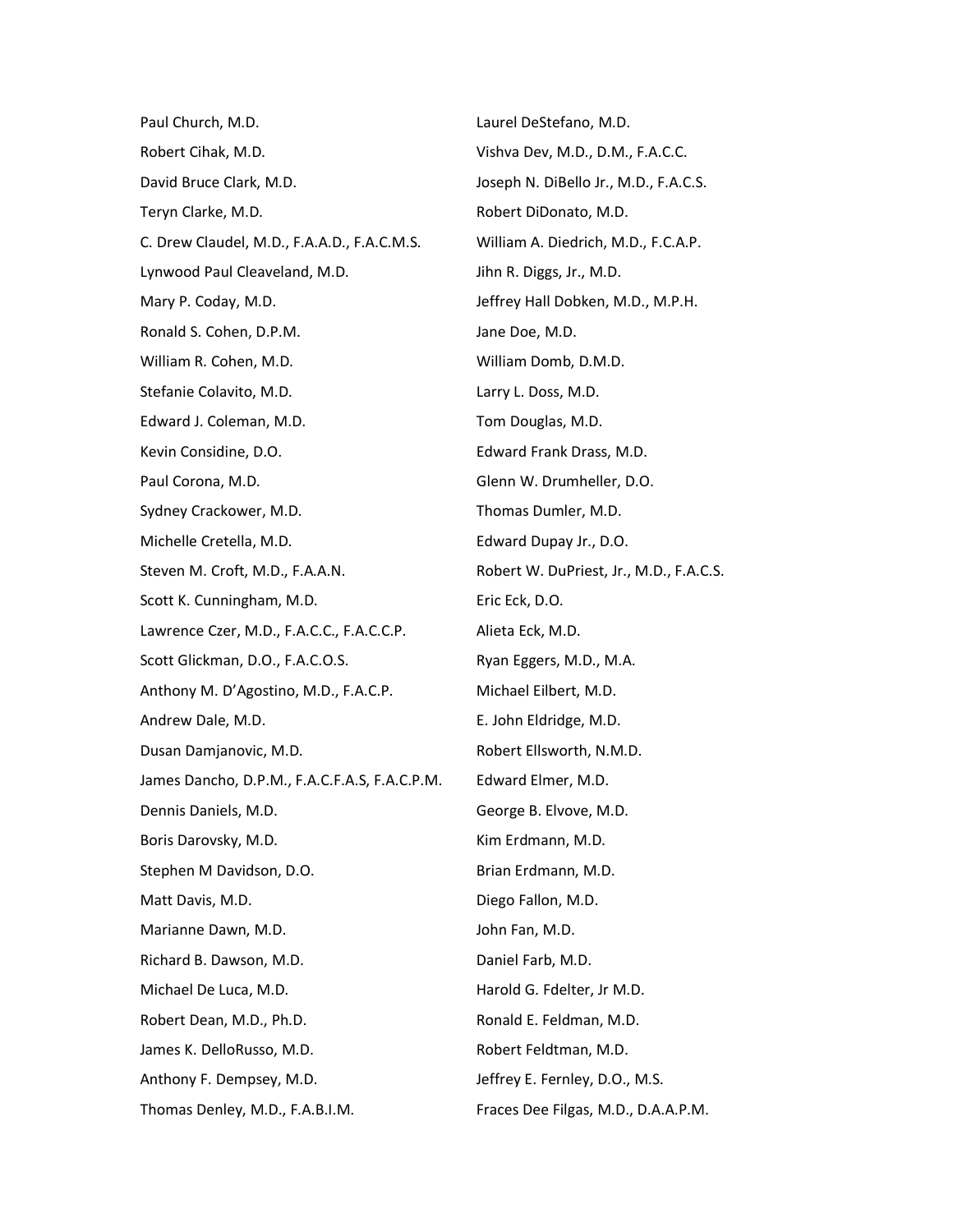John R. Fish, M.D. Albert Fisher, M.D. Kenneth Alan Fisher, M.D. Richard G. Fisher, M.D. Michael Fitzgibbons, M.D. Bernadette Flynn, D.O. Edward F. Fogarty, M.D. John Forney, M.D. Patricia L. Foster, M.D. Stuart W. Fraley, M.D. David A. Frank, M.D. William Franklin, M.D. Leonard Friedman, M.D., J.D. Paul Fronapfel, M.D. Gus G.Stratton, M.D. Martin Gallagher, M.D., D.C., FABOIM Gary L. Gallo, M.D., J.D. John E. Gambee, M.D. Silvia Garcia, M.D. Hiram L. Garcia, M.D. John M. Garrett, M.D. F.A.C.S. Michele Gasiorowski, M.D. James Gentile Elaina George, M.D. Sullivan Gerald, M.D. Sophos Geroulis, M.D. Steven Giannotta, M.D. Dan Giurgiu, M.D. Jeffrey Glaser, M.D. James Godchaux, M.D. Vernon L. Goltry, Jr., M.D. Steven R. Goodman, M.D. William S. Graham, Jr., M.D. Robbie Grant, D.O.

William Grant, M.D. Karladine Evelyn Graves,M.D. Cesar Guanzon, M.D. Joseph Guarino, M.D., M.P.H., FACOEM Rajan Gulati, M.D. Vincent J. Gulfo, M.D. Amit Gupta, D.O, D.A.B.A., D.A.B.P.M. Hugh Hall, M.D. Jason Hall, M.D., F.A.C.S. Bob Hamilton, M.D., F.A.A.P. Laura T. Hammons, M.D. Ralph Harder, M.D. Rich Harover, M.D. Michael J. Harris, M.D. Lyle M. Harrison, M.D. Angelique Hart, M.D. Elizabeth Hawruk, M.D. Adrian J. Heap, M.D., F.A.C.S., F.R.C.S.(C) Steven Hearne, M.D. Richard C. Heckmann, M.D., DABPN Sebastian Heersink, M.D. Kristin S. Held, M.D. Carol L. Henricks, M.D. Hector N. Hernandez, M.D., F.A.C.S. Robert E. Herold, M.D. Michael A. Herron, M.D Vernon J. Hershberger, M.D. Meir Hershcovitch, M.D. David Hesse, D.P.M. WIlliam Highberger, M.D. Elias Hohlastos, M.D. Sara Gayle Hornberger, D.O. Sylvia Horsely, M.D. F.A.C.O.G. George Hughes, M.D.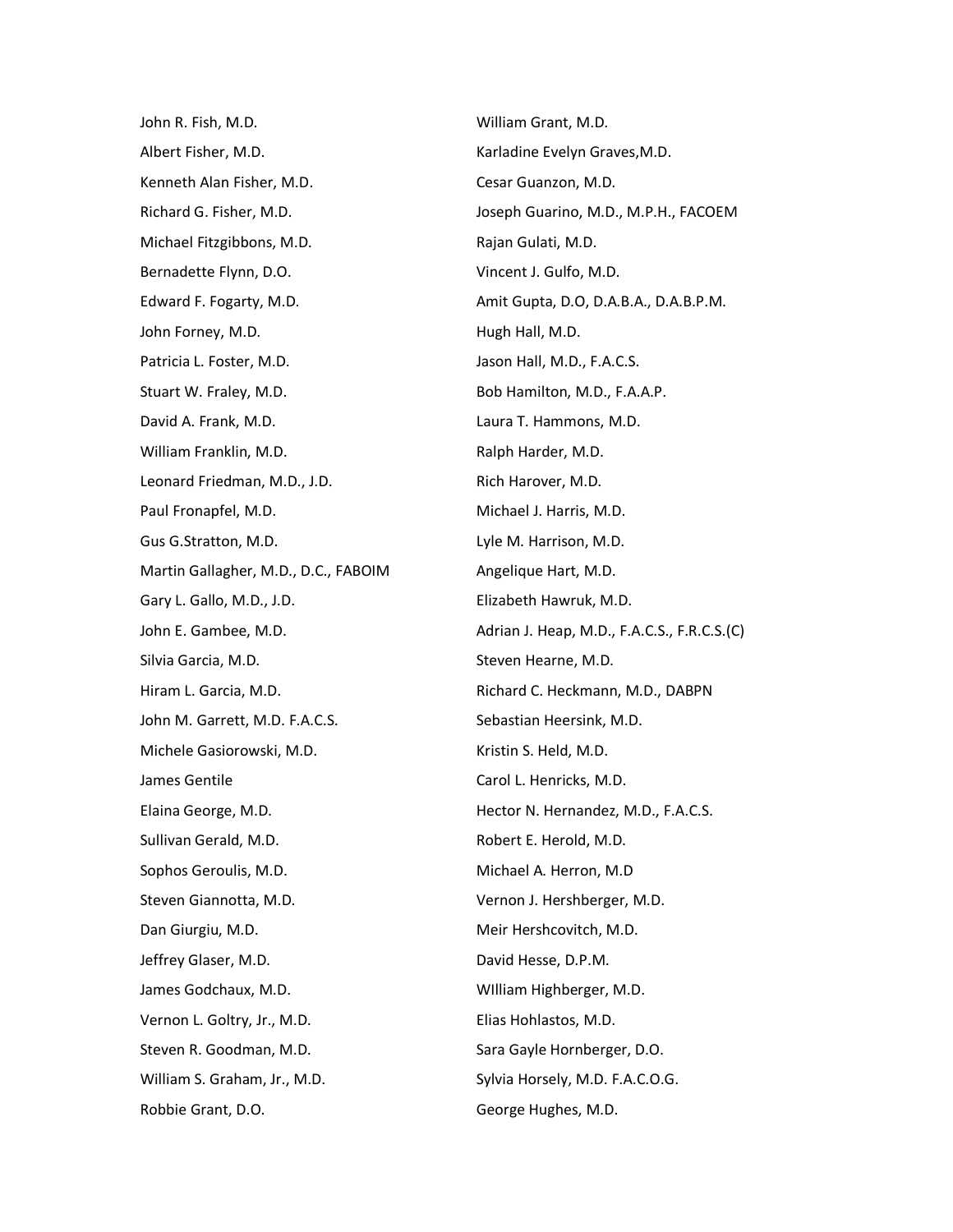| Robert J. Hughes, M.D.                        | Mark F. Kowalski, M.D.                           |
|-----------------------------------------------|--------------------------------------------------|
| Keith A. Hughes, M.D.                         | Paul Kozak, M.D., F.A.B.E.M.                     |
| Corey Hunt, M.D.                              | Barry Krakow, M.D.                               |
| Mark A. Hurt, M.D.                            | Igor Kravchenko, M.D.                            |
| Robert Hutchins, M.D.                         | Richard Kravis, M.D., F.A.C.P.                   |
| Dinora Ingberman, M.D.                        | George Krol, M.D.                                |
| Robert J. Willard, M.D., F.A.A.D., F.A.C.M.S. | Gil Kryger, M.D., F.A.C.P.S.                     |
| Stanley K. Jack, D.O.                         | Richard A. Kube II, M.D., F.A.C.S.S., F.A.A.O.S. |
| Rick Jackson, M.D.                            | Mark Kummer, M.D.                                |
| David H. Janda, M.D.                          | Brian Kung, M.D.                                 |
| Russell Jayne, M.D.                           | Diane M. Kushnar, D.O.                           |
| Harold L. Jesser, M.D.                        | Thomas L. Hesselink, M.D.                        |
| Christopher L. John, M.D.                     | Nikolai Lagoduke, M.D.                           |
| Montgomery N. Johns, M.D., F.A.C.O.G.         | Thomas W. LaGrelius, M.D., F.A.A.F.P.            |
| Peter C. Johnson, M.D., M.A.                  | Terry Lakin, D.O.                                |
| W. Daniel Jordan, M.D.                        | Falin Larsen, M.D.                               |
| Karen Josephson, M.D.                         | Edwin Leap, M.D., F.A.A.E.M.                     |
| Cambria Judd, M.D.                            | Erika L. LeBaron, D.O., M.S.N.                   |
| Brian M Jurbala, M.D., F.A.A.O.S.             | Lionel Lee, D.O., FACOEP                         |
| Brian M. Jurbala, M.D., FAAOS, C.A.Q.S.H.     | Charles Lehnardt, D.O.                           |
| Frederick Kapetansky, M.D.                    | Stephen D. Leonard, M.D., F.A.C.S.               |
| Keys S. Keel, M.D.                            | Gregory S. Lepkowski, M.D.                       |
| Jeffrey A. Keenan, M.D., H.C.L.D.             | Peter LePort, M.D.                               |
| James Kelly, D.O.                             | H. Michael Lewis, M.D., F.A.C.S.                 |
| Paul Kempen, M.D., Ph.D.                      | James G. Lindley, M.D.                           |
| Brian Kent, M.D.                              | Dylan Lippert, M.D.                              |
| John M. Kerr, M.D.                            | Rosina Lis, M.D.                                 |
| Roman Kesler, D.O.                            | Charles Lively, M.D.                             |
| William R. Kilpatrick, M.D.                   | Curtis Lockhart, M.D.                            |
| Robert L. Kimber, M.D.                        | Barbara Lockwood, D.P.M.                         |
| Susan C. King, M.D.                           | Richard Loffreda, M.D.                           |
| Punyamurtula Kishore, M.D., M.P.H.            | Jennifer Lorine, D.O.                            |
| Renee Kohanski, M.D.                          | Willard B. Lyons, OD, Ph.D.                      |
| Joseph Kou, M.D.                              | George Isajiw, M.D., K.M.                        |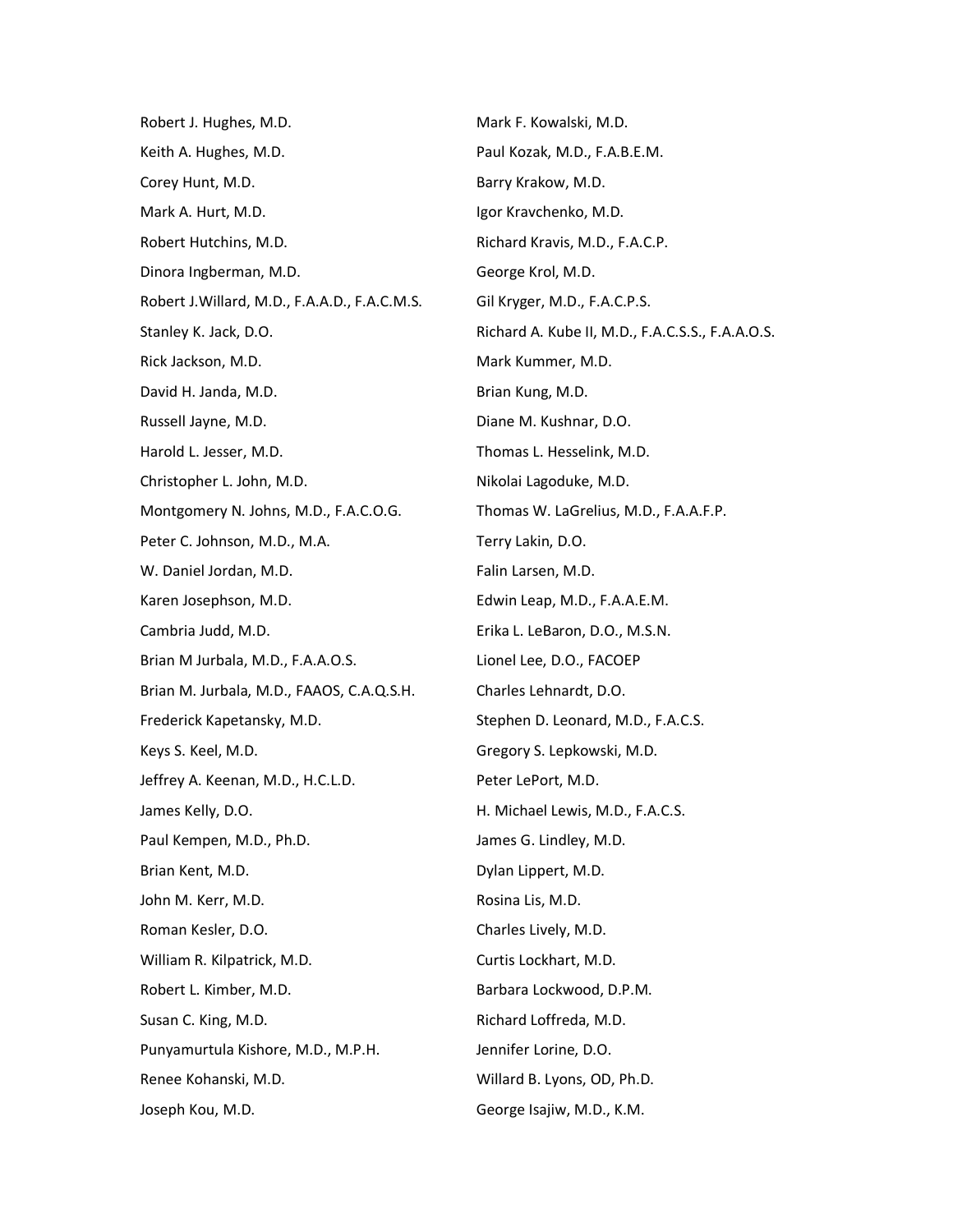Brian Adams, M.D., M.P.H., M.S. Douglas Mackenzie, M.D. Richard Mackool, M.D. Tony Maglione, M.D. Sarita Maradani, M.D., F.A.C.O.G. Susan Marcel, D.O. Claudia Marcelo, D.O. Ruth Martens, M.D. Linda Martin, M.D. David Marzewski, M.D. Randolph Matthews, M.D., F.C.P. Stephen F. McCartney, M.D. F.A.C.S. James R. McCarty, M.D. Leah S McCormack, M.D. Mark McDonald, M.D. Ella M. McElwee, Ph.D., Hm.D. David McKee, M.D. M. Polly McKinstry, M.D. James McMillan, M.D. Robert McQueeney, M.D. Daniel McQuillan, M.D. Thomas E. Meads, M.D. Marelyn Medina, M.D. Richard B. Meister Kathy Mercer, D.O. Darren Meyer, M.D. Blaise Milburn, M.D. Cynthia Miley, M.D. Asher M Milgrom, Ph.D. Donald W. Miller, Jr., M.D., Professor Emeritus Shira Miller, M.D. John R. Minarcik, M.D. Vincent P. Miraglia, M.D. Mitchell G. Moffat, M.D.

Hector O. Molina, M.D., M.S. James L. Mona, D.O. Manuel Moran, M.D. Kenneth Moresco, M.D. Glen Morgan, MD Hubertus Mulders, M.D. Baron Mullis, M.D. Michael Murphy M.D. John Murphy, M.D. Daniel J. Nagle, M.D., F.A.A.O.S., F.A.C.S. Ron Neer, D.D.S. J. Tucker Neilson, M.D., F.A.C.P. B.M. Nowak, M.D Regan O'Brien, M.D. Michael O'Mara, D.O. Ron Oberfoell, D.O. Raymond J. Oenbrink, D.O. H. W. Oliver, M.D. Jane M. Orient, M.D. Daniel L. Orr II, D.D.S., Ph.D., J.D., M.D. Oduah D. Osaro, M.D., F.A.A.F.P., C.I.M.E Shaun Ostrofe, D.O. Richard Pacini, M.D. Sheila Page, D.O. Ray Page, D.O., Ph.D. Carey P. Page, M.D. Christopher Patitsas, M.D., M Div. Tom Peponis Jr., D.O. Rene Perez, D.O. Jonathan Perley, M.D., F.A.C.U. Christina Peterson, M.D. Douglas Peterson, M.D., Ph.D. Tracy M. Pfeifer, M.D., M.S. Charlotte Pham, D.O.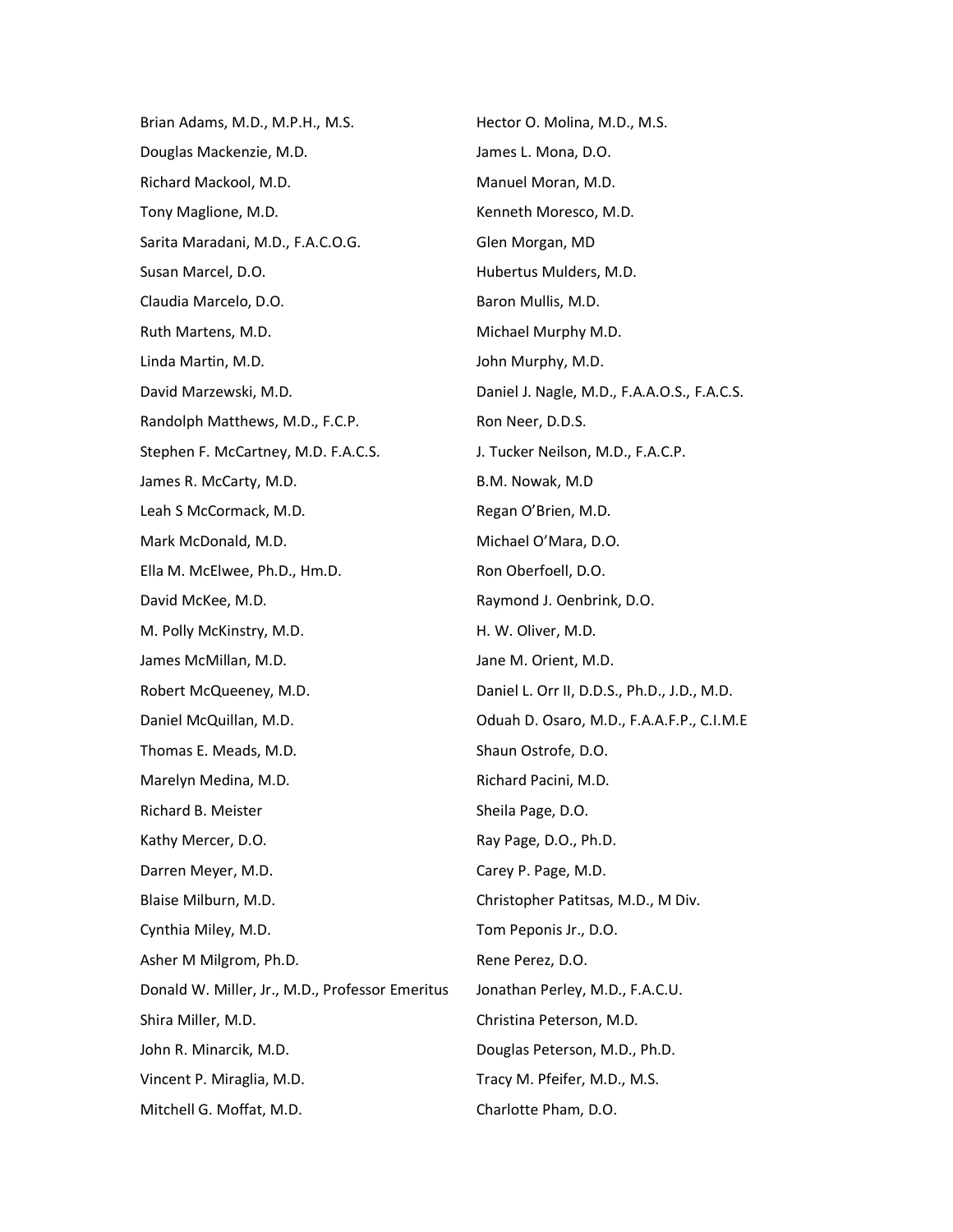Alice Pien, M.D. Stephen L. Piercy, M.D., F.A.C.S., D.A.B.U. Gregory Polito, M.D., K.M. Tracy Powell, M.D. Ronald Powell, M.D. John Prunskis, M.D. Mihael Puc, M.D. John H. Pulliam, M.D. William E. Purnell Jr., M.D. E. Michael Purvis, M.D. Robert L. Pyles, M.D. Tracy L. Ragland, M.D. Rich Rawson, M.D., F.A.B.E.M. Gary Reasor, M.D., F.I.P.P. John Redwine, D.O., F.A.A.F.P. Gina Reghetti, D.O. Paul Rein, D.O. Stephen Replogle, D.O Micheal Todd Rice, M.D., M.B.A. Alan D. Richardson, M.D. Robert Richter M.D. J. Michael Ritze, D.O. Michael Robichaux, Jr., M.D. Al Rodriguez, M.D., F.A.A.B.A. Scott Roethle, M.D., F.A.S.A. Joel Singer, M.D., F.A.C.S. Jorge Romero, M.D. Catherine A. Ronaghan, M.D., F.A.C.S. Harry J. Rose, M.D. Bernard A. Rosenberg, M.D. Tamzin A. Rosenwasser, M.D., F.A.A.D. Troy Ross, M.D., M.P.H. Robert Rowen, M.D. Ken Runner, M.D., F.A.A.D.

Molly Rutherford, M.D., M.P.H. Andrew Ruzich, M.D. Naina Sachdev, M.D. Jay Salwen, M.D. Frank B Saucier, M.D. Matthew Schaeffer, M.D. Vann Schaffner, M.D. James L. Schaller, M.D. Joseph M. Scherzer, M.D. Daria Schooler, R.Ph., M.D. Linda Schultz, M.D. David Schultz, M.D., Ph. D. Marlan Schwartz, M.D. F.A.C.O.G. J. W. Scott Wallace, M.D., L.F.A.P.A. Neil A. Shah, M.D., F.A.A.D. Mirand Sharma, M.D., F.A.A.E.M. Ervin B. Shaw, M. D. Ed Sherling, M.D. Aneek Shoenaker, M.D. Martha W. Shuping, M.D., M.A. Yelena Shvarts, M.D. Diane S. Silver, M.D. Albert Simpkins, Jr., M.D., F.A.O.S. Dr. Singleton, M.D. Marilyn M. Singleton, M.D. Vladimir A. Sinkov, M.D. Clay R. Skinner, M.D. Ralph D. Skowron, M.D. Scott L. Sledge, MD George L. Smith III, M.D. Russell R. Smith, M.D., F.A.A.F.P. Daniel Sneed, D.O. Santanu Som, D.O. Stuart Spitzer, M.D. F.A.C.S.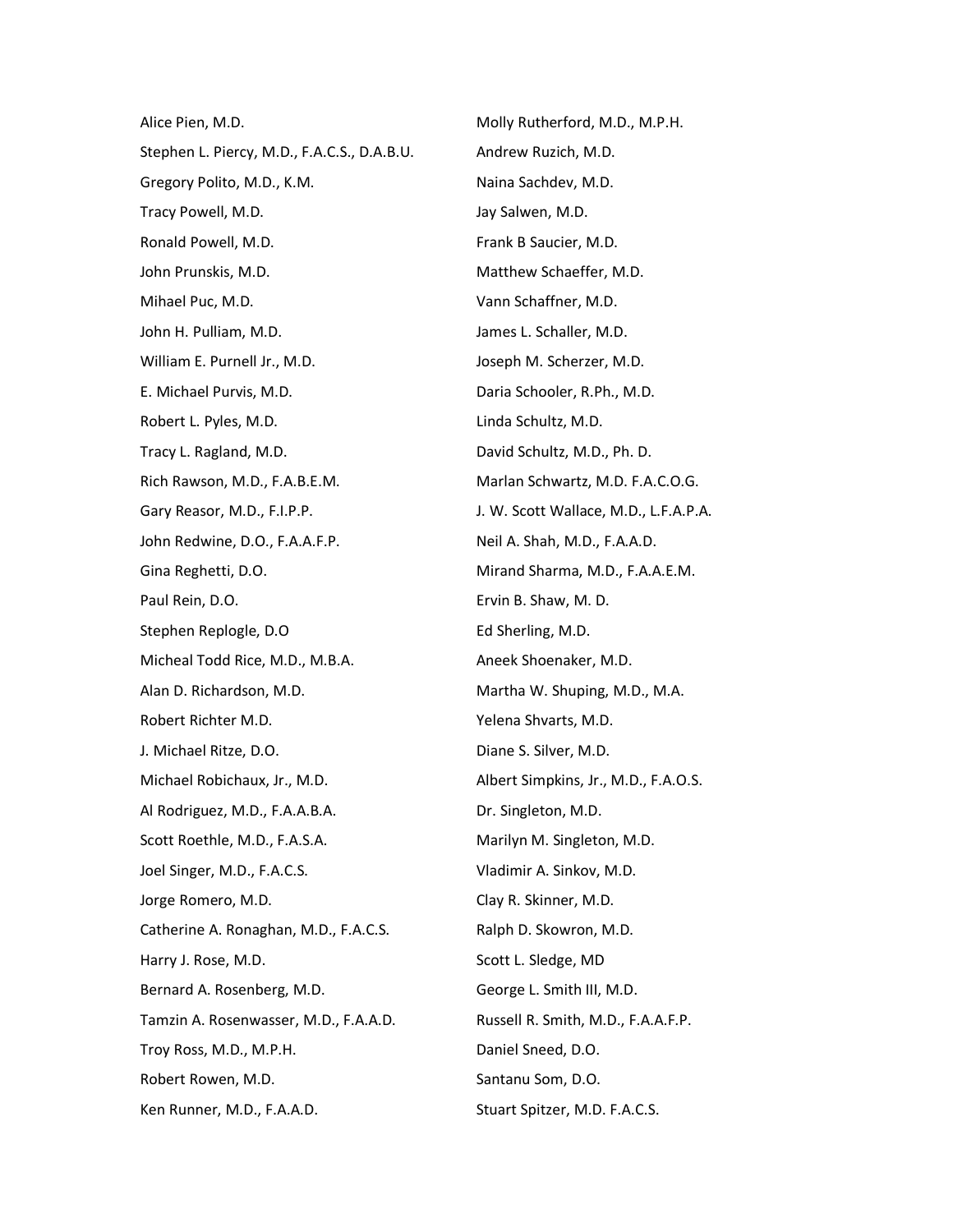Calvin Sprik, M.D. David T. Springer, M.D. David G. Stanley, M.D., F.I.C.S. Anthony A. Starpoli, M.D. Robert L. Steele, M.D., F.A.C.C. Patricia Stewart, D.O. Joan V. Stratton, M.D. Joel Strom, M.D. Maria Stubbs, M.D. Billy D. Sturrock, D.D.S. James Sudimack, M.D. William K. Summers, M.D. MaryKelly Sutton M.D. Todd Swathwood, M.D., F.A.A.O.S. Joseph W. Szczesniak, M.D. Jossette Taglieri, D.O. A.B.F.M Vipin Tandon, M.D. Wallace E. Taylor Jr., M.D. Edward Teitel, M.D., F.A.C.S., J.D., M.B.A. Jerry Tennant, M.D., M.D.(H), PSc.D. Holdredge Terry, M.D. Sherif Tewfik, M.D. Glenn Thomas, M.D. Charles Thomason, M.D. Michael Alan Thorpe, M.D. Thomas Tieu, M.D. Stephen Tines, M.D. Ellis A. Tinsley, Jr., M.D., F.A.C.S., F.S.V.S. Glenn Toth, M.D., N.A.B.P.S. George C. Trachtenberg, D.P.M., M.S., A.B.P.S. Sebastian Troia, M.D. Francois D. Trotta, M.D. Aldo Trovato, M.D. Robert True, M.D.

Miles Trumble, M.D. William Y. Tucker, M.D. William Y Tucker, M.D. Shereeen Underwood, D.O. Constance Uribe, M.D., F.A.C.S. Elmer H. Van Dyke, M.D. Schuyler H. Van Gorden, D.D.S. John VanHoose, M.D. Kenneth George Varley ,M.D., F.A.B.A. T. Keith Vaughan, M.D. Kathleen Veglia, M.D., F.A.A.D. James H. Vernier, M.D. Lawrence A. Vierra, D.O. Bradley Vilims, M.D., D.A.B.P.M. Richard Vinson, M.D. Elizabeth Lee Vliet, M.D. Gabe Vorobiof, M.D. Raymond Votypka, M.D. Khanh Vu, D.O. Mark D. Vuolo, M.D. Dr. Roger W. Evans, M.D., F.A.C.P., F.A.C.C. Brian Boxer Wachler, M.D., F.A.C.O. Patrick J. Wade, M.D., F.A.C.S. Bill Wagner, M.D. Patrick Wagner, M.D. Daniel Wallace, M.D. Bruce W. Walters, M.D. Peter Q. Warinner, M.D. Scott Washburn, M.D. John Waters, M.D. Craig M. Wax, D.O. Wayne Webber, M.D., F.A.C.O.G. Charles Weber, D.O. Daniel Weiss, M.D., F.A.P.C.R., P.N.S.